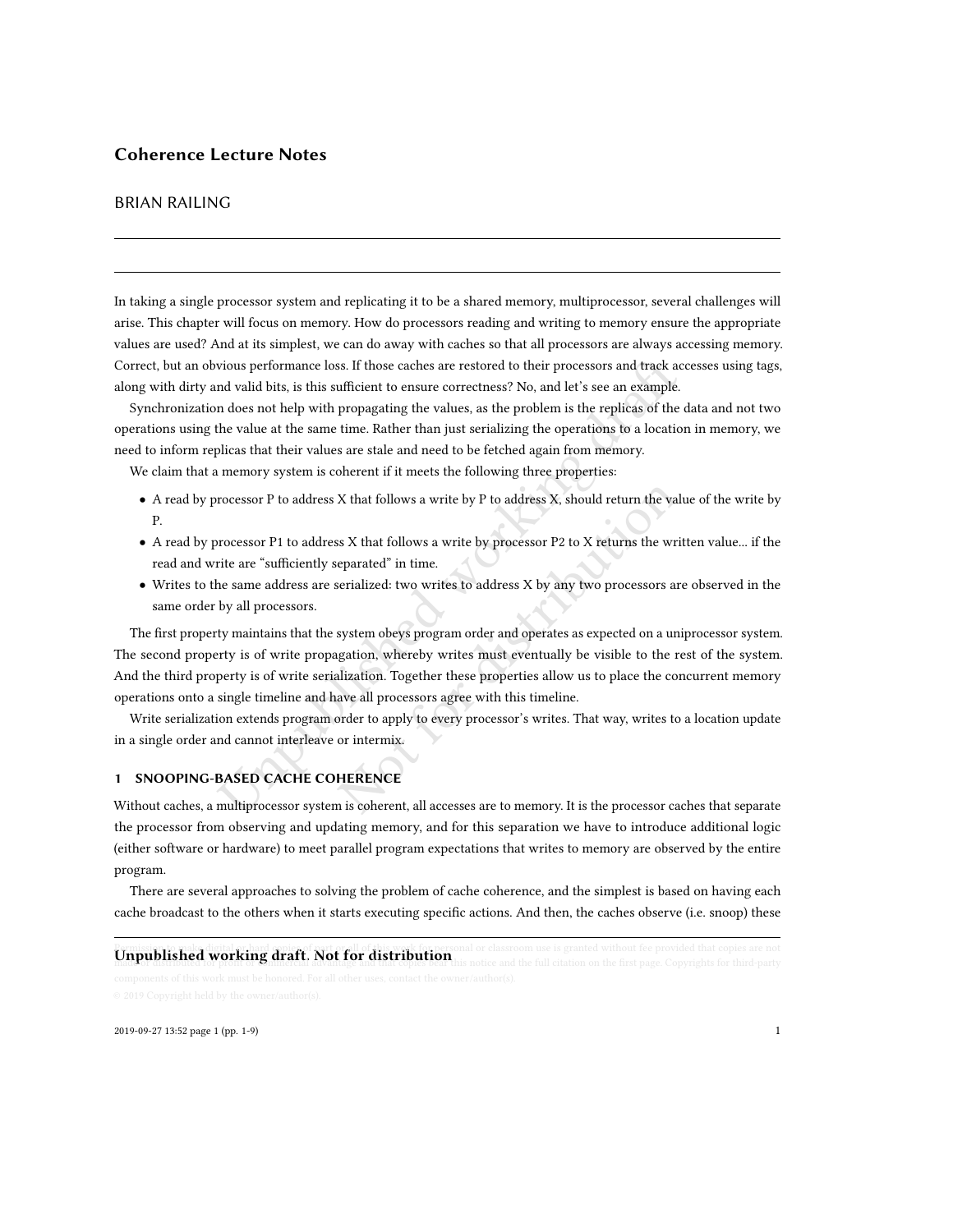actions on a bus (or other on chip network) and may react appropriately in order to maintain the three required properties.

#### 1.1 Simple Writethrough Example

In exploring what makes a protocol coherent, we will start with an example design that uses only two states: V (valid) and I (invalid). This protocol will also be designed around the caches being write through, write no-allocate. When a processor misses in its cache on a read, it sends its request ot memory as per the uniprocessor case. On a write, the wriet is sent to memory (per write-through), but all other caches with that address will also invalidate their line for that address if it was currently valid in their cache. This way no cache will contain stale values.

#### 1.2 MSI

Beginning with a basic writeback, write-allocate cache, each line in the cache has two bits: valid and dirty. Each line can be in one of three states: invalid (valid bit not set), shared (valid bit set, dirty not set), and modified (valid bit set and dirty bit set). From these states, we can construct a set of coherence states by the same terms: M (modified), S (shared), and I (invalid). Each state must then obey certain properties within the larger system. A cache that is going to write (i.e. Modify) a line, must only do so when no other cache has a valid copy of the line. A cache that is going to read (i.e. Share) a line, must only do so when all other caches either have that line as invalid or are also sharing it.

For each state, we define a set of four actions that might cause transitions to different states. Two actions are initiated by the local processor: read and write. And two actions are observed from other processors: GetRd and GetRdX. Starting with lines in the invalid state, a processor that tries to read (or write) this invalid line will miss and send a request to memory. These requests are GetRd (for read misses) and GetRdX (for write misses). Each signals the intent of a cache to perform the associated operation on that cache line. It is important to note that a cache having a line in Shared state will still *miss* when the processor attempts to write to that line. These misses are coherence misses, operations that would hit in a uniprocessor cache, except for the maintaining coherence across the multiprocessor caches.

**S1**<br>**S1** my with a basic writeback, write-allocate cache, each line in the cache has two bits on one of three states: invalid (valid bit not set), shared (valid bit set, dirty not set), an<br>set). From these states, we can Note that the cack is a method of the transmission of the presentation of the present of four actions that might cause transitions to different state of four actions that might cause transitions to different state of write When a cache holds a valid line (either Shared or Modified) and snoops another cache's GetRdX action indicating the intent to modify the data in that line, the observing cache can no longer retain that line and instead must evict it for correctness. If the line was in the Modified state, this eviction requires writing back the data. During this time, the requesting cache is blocked, waiting on the state to be updated in other caches. And during which time, other caches may be completing read and write operations to their caches, provided that these operations require no bus accesses. By this, the operations are not completing in the order they began execution; however, that is good as the system is executing concurrently, and operations can still be reconstructed into a single program order.

As for evictions, this event is treated similarly to the uniprocessor model. In most cases, a processor evicting a cache line can do so silently, as a cache can always have less permissions than last granted by the system. Regardless, the key aspect of cache coherence is preserving writes, and so evictions do matter when the content of the line is dirty. In that case, the cache needs to gain access to the bus or other interconnect and send the block to memory. No permissions are exchanged, but the write to memory is observable.

#### 1.3 Exclusive Problems

Excluding initialization, almost all writes are preceded by reads to that location. In MSI, the read would result in a GetRd and a transition from I to S. The subsequent write would require a second coherence request. However, if the reader was the first processor to recently access this data, then no other cache currently has the line when it requested read 2019-09-27 13:52 page 2 (pp. 1-9)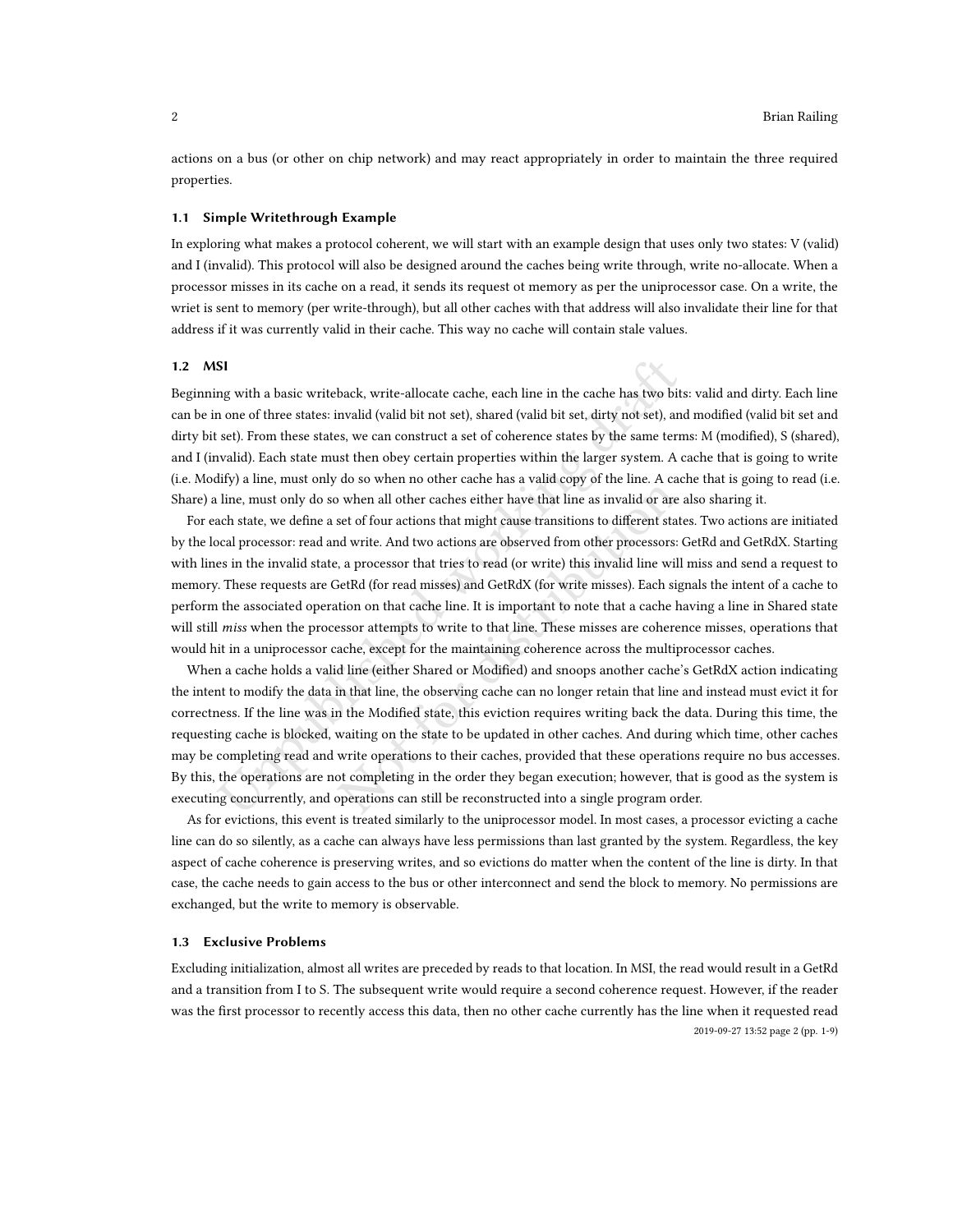permission. So when it sends the second request, GetRdX, no other cache is invalidated. We can modify the protocol to optimize this sequence. When a GetRd request is issued, every cache checks whether the line is present, and if so, it signals on the bus (by driving a wire low or high). If no cache has indicated the line being present, then the requester has Exclusive (E) access. It is still a reader, but if it needs write permission, it will do so silently, as no other cache needs to be notified. It can only do this *silent upgrade* while no other cache has accessed the line. If a GetRd request is snooped for a line held locally in the E state, then the line downgrades from E to S, as the cache no longer holds the line exclusively.

#### 1.4 Cache to Cache Transfer

In introducing the exclusive coherence state, we required that all snooping caches report whether the line is present in their caches; however, the requesting cache still has the data supplied by memory. Memory which often takes significantly longer to access than other processor caches. One common extension is to then have one of the caches with the data present supply the data to the requesting processor.

This extensions leads to a new difficulty with having the caches determine which of them should supply the data. The simple case is when the data is known to be held by a single cache, being in either the M or E state. Or should just one cache hold the data in S, it can be the supplier. How should the hardware arbitrate when there are arbitrary number of caches holding the data. Such arbitrations are possible; however, architects can instead introduce a new coherence state rather than managing the complicating arbitration process between caches.

The following are two solutions to this problem, neither calling upon the caches to arbitrate, but differing in how the situation arose. One approach is to add a new state, Owner (O), which is continually responsible for supplying the data to sharers. The Owner state is reached from the Modified state, when rather than writing back, the cache supplies the data to the requester. Thus the Owner still has responsibility of writing the data back to memory; however, should a processor write to the line, then the write back has been avoided. However, this scheme relies on the Owner continuing to supply data and not being evicted. This state is used in AMD processors.

exclusive contente state, we required that all snooping caches report whether the exclusive coherence state, we required that all snooping caches report whether the ovever, the requesting cache still has the data supplied own to be held by a single cache, being in either the M or E<br>be the supplier. How should the hardware arbitrate when th<br>ch arbitrations are possible; however, architects can instead<br>he complicating arbitration process betw The second approach is to add a new state, Forwarder (F), that is only responsible for making the next forwarding (or cache to cache transfer) of the associated data. After doing so, the sending cache downgrades to Sharer and the requesting cache first enters F. By keeping the most recent access of the data in the Forwarder state, this improves the chances that the next request will be serviced by a Forwarder. If the cache holding the data is Forwarder is evicted, the next request will be serviced by memory; however, following that request, a cache will again be holding the specific line as Forwarder. However, the Forwarder is otherwise identical to a Sharer and therefore the data is expected to be clean. This state is used in Intel processors.

When a cache line has been invalidated, there is data still present in the block. One researched optimization is to use this data speculatively while waiting for the invalidating cache to supply the updated data. In many cases, the invalidation was either to a different part of the block or the prior value had been restored. If the data from the invalid block matches the supplied data, then execution has saved the time of the cache miss, otherwise, the processor will need to rollback its state to before the access (similar to a branch misprediction).

2019-09-27 13:52 page 3 (pp. 1-9)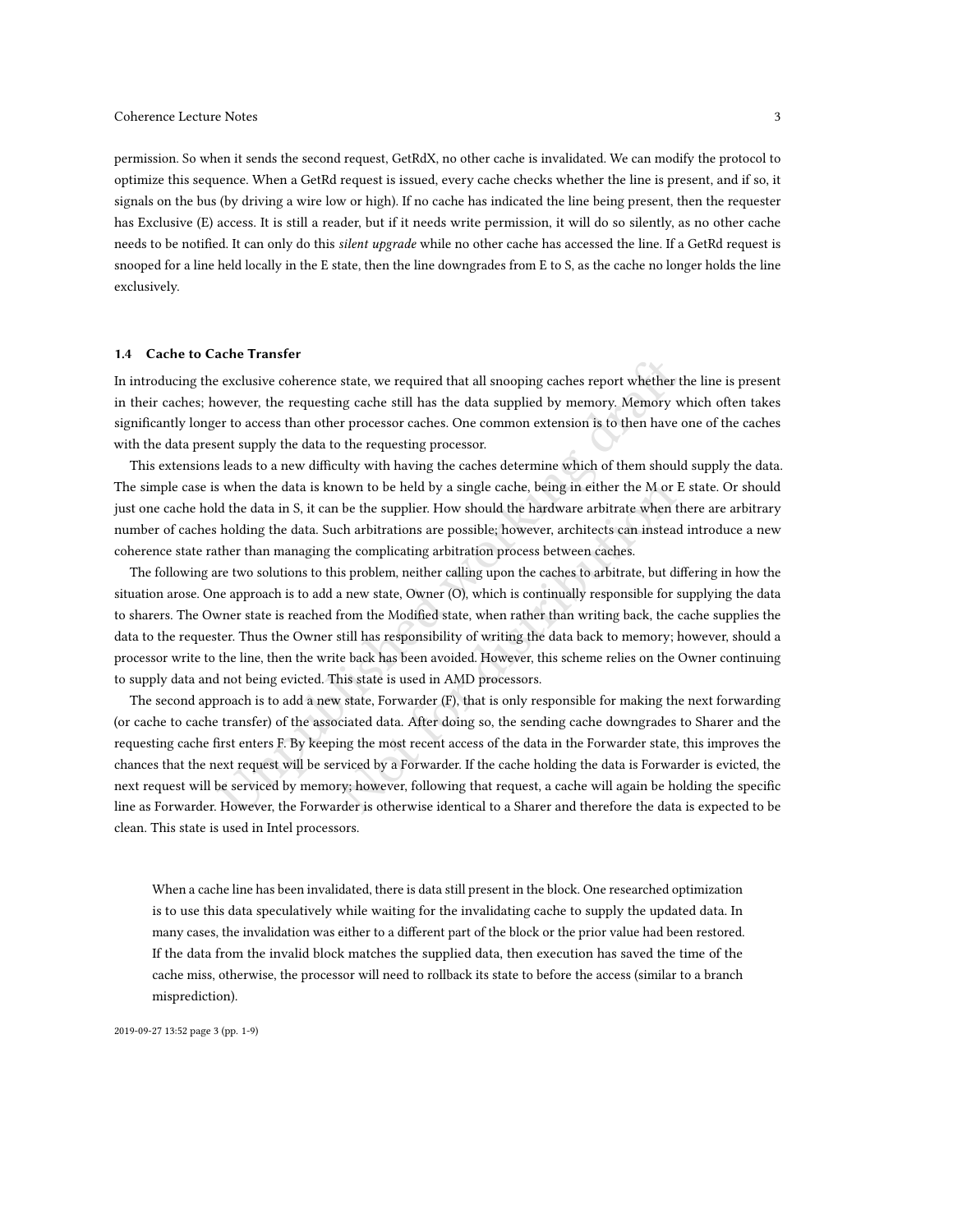#### 2 DIRECTORY-BASED COHERENCE

Snooping-based coherence implementations generally rely on the processor interconnection network being broadcast by default. If all memory operations require the use of the single common interconnection network (being broadcast), then this shared resource will eventually saturate as the number of processors using the network increases. While the specific saturation point varies depending on system configuration and workload, commonly by 16 processors there is a clear degradation in performance and minimal scaling benefits from increasing processor core counts. Even split transaction buses and other improvements can only do so much.

At this point, the coherence protocol must no longer depend on broadcasting all memory traffic and instead limit observing operations to those of importance to the cache. When implemented properly, this works as if the caches still broadcast their operations, but some secret hardware filters out the notifications for which the caches are already in the invalid state. To do this, we must give some component the knowledge of where to find other caches that would need to observe the operation (i.e., have the target line in a state other than invalid). Let's start with placing this information in memory, as memory is already the place of last resort in coherence operations.

stratte To do this, we some secter inaurance inters out in informations for which that the products, but some the more than the moveledge of where to find other the frontestion of the state. To do this, we must give some c cache ime is currently clean, any processor reading an addres<br>ts presence bits with this newest access and supply it with the<br>ctory must forward the request to the cache holding the line in<br>downgrades either to S (if it wa Continuing with cache lines as the unit of coherence tracking, memory now needs two pieces of information to track coherence. First, one presence bit per processor. Second, an additional bit indicating whether write permission has been requested. Assuming that the cache line is currently clean, any processor reading an address will send a request to the directory, which will update its presence bits with this newest access and supply it with the data. If the line is currently being modified, then the directory must forward the request to the cache holding the line in Modified state. This cache then write backs the data and downgrades either to S (if it was a read request) or I (if it was a write request). Again, the directory updates its state and presence bits. Finally, a write request that is issued when many caches are sharing the data requires all sharers to be invalidated. As the directory is tracking which caches are sharing the line, it can send invalidation requests to each cache.

Notice that the caches do not send any notifications to the directory when they evict lines in the shared state. Thus the directory's state may be stale. Should the directory send eviction messages to a cache that has already evicted, the cache can still acknowledge the request as that the cache line is already not present.

#### 2.1 Space Reduction

Consider the space required by the directory, one bit per processor. At 512 processors, this is 64 bytes. 64 bytes is the common cache line size. Thus, memory would need 64 additional bytes to track the presence of each 64 byte unit of memory. While most systems are not so highly provisioned with processors, the presence bits still do consume a significant fraction of the system's memory and hardware must be provisioned for the worse case that it can support. Instead of using presence bits for every processor, the system could be designed to track the sharing of the data with fewer bits.

The first option is to design the directory with *i* entries, where each entry is a *pointer* (i.e. unique value) identifying the processor with a cached copy of the memory. Each pointer only uses log<sub>2</sub>P bits, thus 512 processors requires 9 bits per entry. As processors read the line, each is added to the list of entries. If the number of entries required is more than the limit i, then the hardware must take one of several approaches to preserve coherence state.

Figure [1](#page-4-0) shows how many processor caches had a line present, when a write forced them to invalidate. Over 99% of invalidates require notifying 6 or fewer caches. First, this reinforces that snooping is unnecessarily notifying other caches. Second, even with directories, tracking the presence of a cache line in a large percentage of available caches is

2019-09-27 13:52 page 4 (pp. 1-9)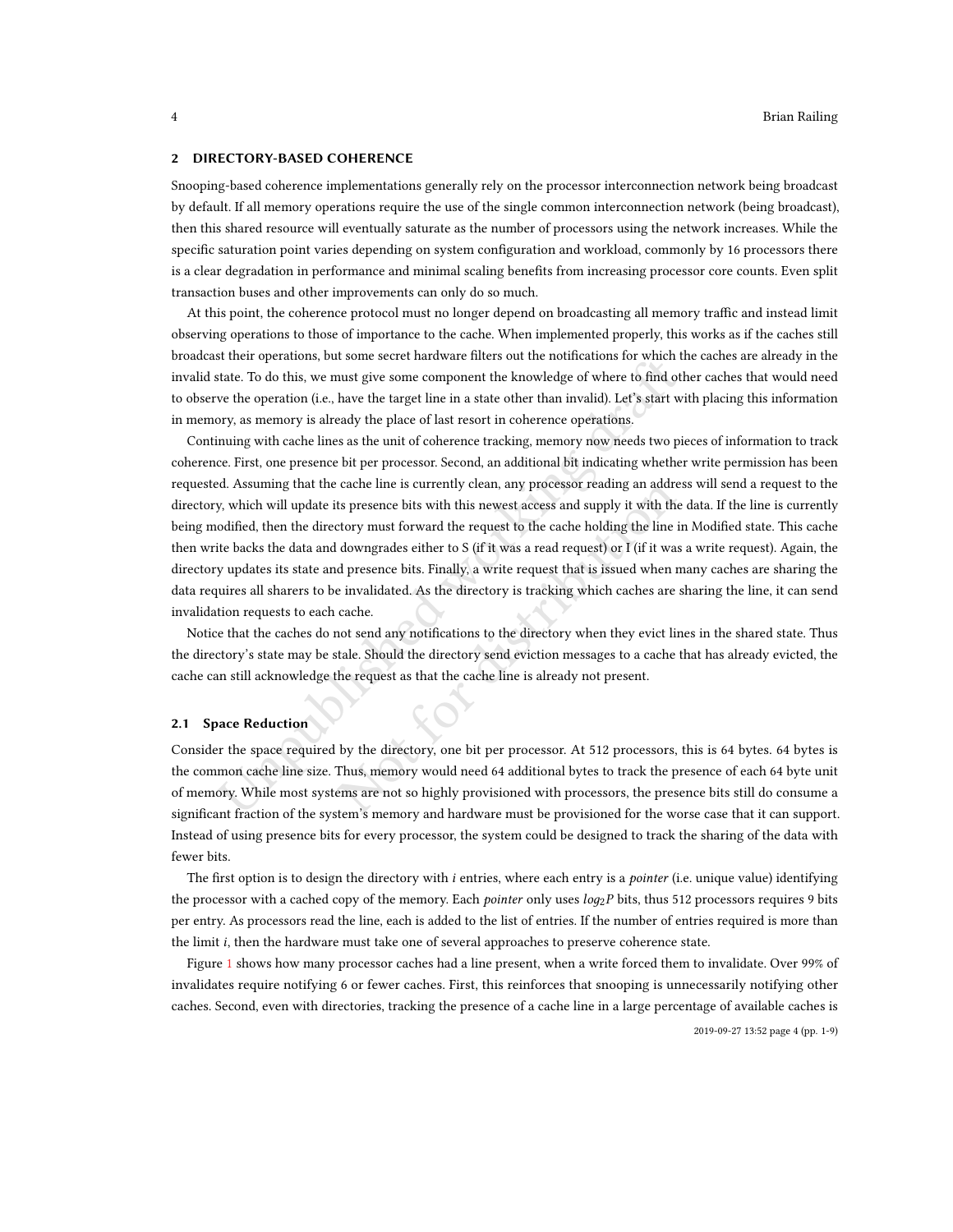<span id="page-4-0"></span>

Fig. 1. Level of Sharing when a Cache line is invalidated by a write

unnecessary. While different workloads will vary in their level of sharing, the key is that most invalidations require only notifying a small subset of caches and therefore the directory only needs to track that degree of sharing.

In the following approaches, if the directory has to fall back on broadcasting or notifying sets of processors, the interconnect is still point-to-point, so a broadcast is not just one message but one per processor in the system.

Fig. 1. Level of Sharing when a Cache line is invalidated by a write<br>
le different workloads will vary in their level of sharing, the key is that most inva<br>
mall subset of caches and therefore the directory only needs to t and therefore the directory only needs to track that degree of<br>lirectory has to fall back on broadcasting or notifying sets of<br>broadcast is not just one message but one per processor in th<br>he directory has  $i$  entries and 2.1.1 Dir-i-B. In the first approach, the directory has  $i$  entries and if more than the  $i$  entries are required, the system will revert to broadcasting (B) any change to this line. Since the set of processors sharing a cached line is a subset of all processors in the system, the directory can always broadcast any operations and the set of sharing processors will be notified. Other processors receiving the notification can ignore it, just as they would after silently evicting the line. Second, the decision to broadcast is on a per line basis. Other lines will have different sharing sets and therefore may operate with targeted notifications.

2.1.2 Dir-i-NB. In the second approach, the directory has i entries and if more than the i entries are required, the system will not broadcast (NB) and instead send an eviction / invalidation notification to one of the caches currently sharing the line. Given that caches may silently be evicting, there is some probability that the selected processor has already evicted the line. If the cache has not evicted the line, there is still a chance that the line would be evicted (either from replacement or required coherence) before its next access. Otherwise, the high degree of sharing has introduced an additional cache miss. However, the traffic generated by these occasional additional misses may be less than a broadcast.

2.1.3 Dir-coarse. In the third approach, each of the limited entries has several representations. By default, each entry is pointing to a specific processor. Should these entries be consumed, then the system reallocates the entries based on a different, coarser representation. Each coarser representation is based on treating increasing number of entry bits as don't cares. For example, entries for processor 6 (0b110) and 7 (0b111) can instead be stored as  $0b11x$ , where x is the don't care bit.

Coarser representations could also switch to having coarse presence bits, where each bit now represents sets of processors. For example, starting with 4 10-bit pointers (for a 1024 processor system), this provides 40 presence bits, so each bit can then indicate the presence within sets of 26 processors.

2019-09-27 13:52 page 5 (pp. 1-9)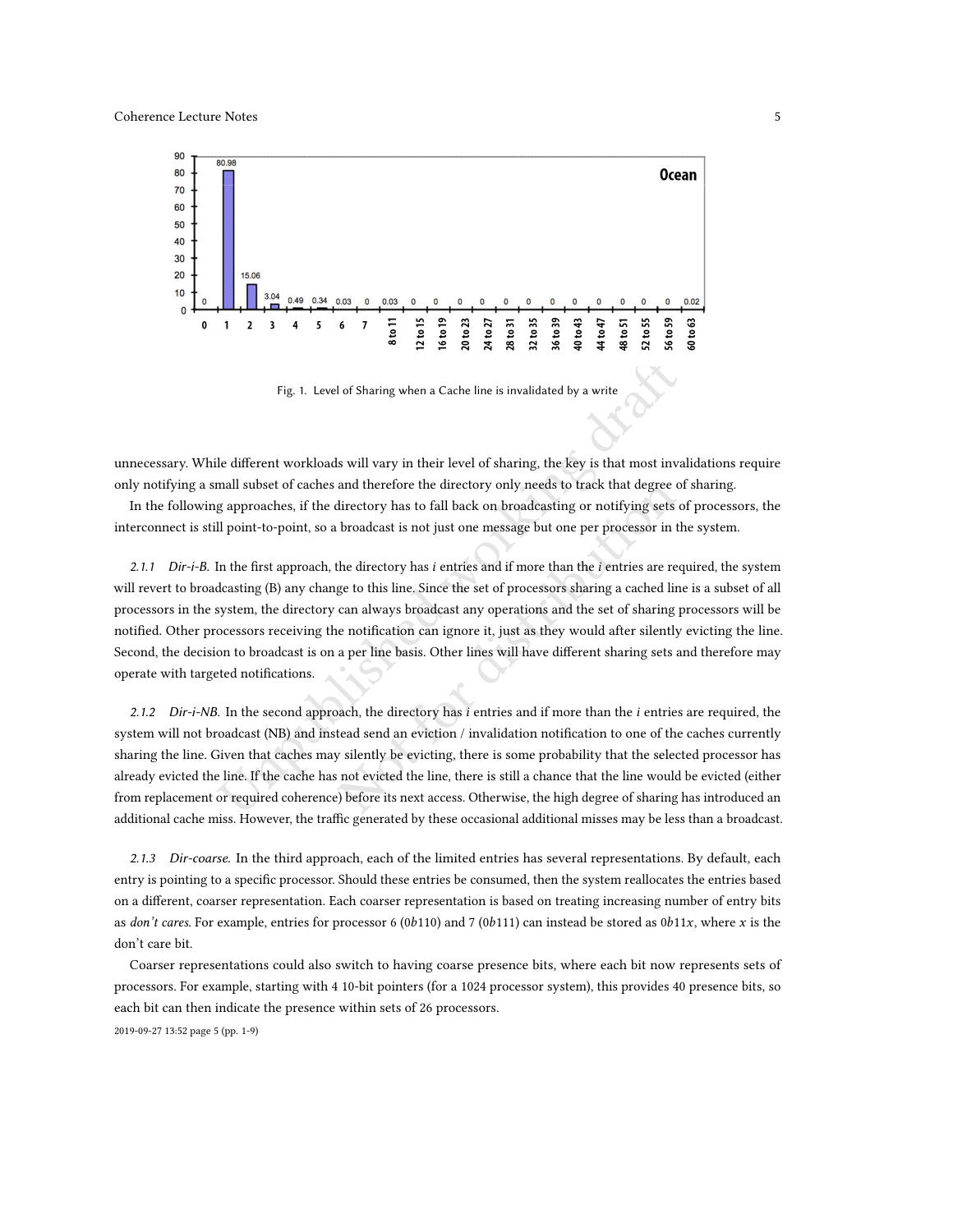#### 2.2 Distributed Directories

Rather than limit the number of entries in a directory, the directory can instead be designed to use space that scales with the number of processors, i.e. the cache. Memory maintains a single pointer to track one processor's cache that contains the data and can handle notifications. Each cache now has two pointers with its cache line, so that the set of sharers can be maintained as a linked list of caches. Thus any processor accessing the data has the space to track its sharing with respect to other caches, and this then scales with respect to the number of processors in the system.

On a read miss, the new requester can insert at the head of this list. When a cache evicts a line, it needs to notify the other caches immediately before and after it in the sharer list. This step requires careful design as other caches could be evicting at the same time. On a write miss, every sharer must be invalidated, which takes  $O(sharer)$  time, rather than the constant time of most other operations.

## 2.3 Intel

**tel**<br> **tel**<br> **caches** maintain a directory for the lines contained within the L2s. Thus the m<br>
occessor package level, thus scaling down significantly the bits required for trackin<br>
y sends the request to the package, tha Intel L3 caches maintain a directory for the lines contained within the L2s. Thus the memory only needs to track on a processor package level, thus scaling down significantly the bits required for tracking. When the memory-level directory sends the request to the package, that package uses its L3 inclusive cache to track the specific per-core cache that will need to be notified.

the package, that package uses its L3 inclusive cache to track<br>
limit of 32 processor packages in a system, memory will ne<br>
% overhead. Even while each processor package can have as not<br>
equired 5 network transactions to s Therefore, if we assume a limit of 32 processor packages in a system, memory will need 1 + 32 bits per 64-byte (512-bit) cache line or about 6% overhead. Even while each processor package can have as many as 56 cores in current releases.

#### 2.4 Operation Reduction

The basic implementation required 5 network transactions to service a read miss, when the content is dirty. The operations are as follows:

- (1) P0 misses and sends request to directory
- (2) Directory returns ID of processor (P2) with dirty data
- (3) P0 sends request to P2
- (4) P2 returns data to P0
- (5) P2 sends data to home directory

Each operation is in the critical path, except for the last. We can reduce the traffic and path in two ways. First, the directory can send the invalidate and forward request directly to P2 rather than back to the requester, P0. Then P2 sends the data back to the directory, which forwards it to P0. This avoids one transaction, but the critical path is still four.

The critical path can be improved by changing the response. The processor instead send two transactions, as per the original list, one to the directory and the second to the original requester. This reduces the path to three, but adds complexity in that the system no longer follows a request / response pairing.

2019-09-27 13:52 page 6 (pp. 1-9)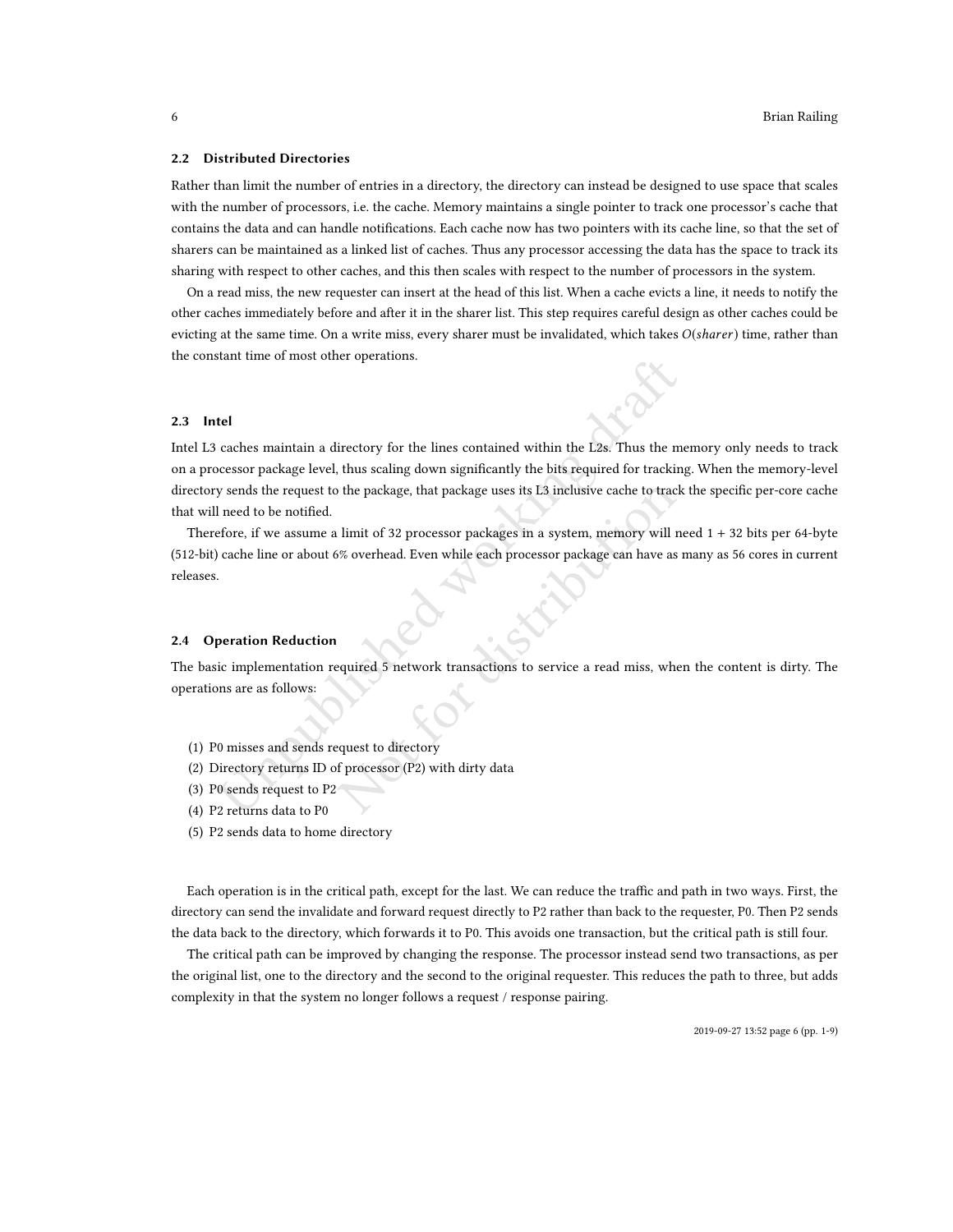#### 3 MEASUREMENTS OF MEMORY SHARING AND COHERENCE

## 4 IMPLEMENTING COHERENCE

#### 4.1 Inclusive Problems

In a uniprocessor world, having multiple caches in the memory hierarchy can provide more total space. Each cache can independently store data, such that loading a line from the L2 into the L1 cache can be instead treated as a swap with the evicted line taking the place in the L2 cache. This increases the total capacity of the processor's caches, as blocks are not duplicated in different levels of the hierarchy. This design is termed exclusive caches.

When there are instead multiple processors in the system, an exclusive cache can pose a difficulty. Actions can come from the interconnection network that cause evictions or downgrades of lines in a processor's cache. But with each cache holding copies of the data exclusive of the others, each action received from the network must be reviewed by every cache. In contrast, were the cache to be inclusive, then the last level would be capable of making any determination regarding whether the other, smaller caches also hold copies of the data just by consulting its own status. Reducing the need for the network actions to have to access the smallest caches helps those caches to perform faster.

Furthermore, each cache relies on LRU or some variation thereof to determine the next line to evict. As the access stream only reaches the cache level that can service the request, higher levels of the cache do not update the LRU information in the same ordering. We can help address this issue by having the L1 inform the L2 on each of its internal evictions.

The final inclusive problem comes from the knowing which cache has the latest modified copy of the data. When another cache forces the invalidation of a modified line, the cache needs to write its contents back to memory. The L2 may not have the latest write, even if it has the line as modified / dirty. The cache can then furthermore maintain a bit indicating whether the L1 will need to write its contents back to the L2, or if the L2 can supply its block.

## 4.2 Write-back buffer

ies of the data exclusive of the others, each action received from the network mustrast, were the cache to be inclusive, then the last level would be capable of making a the other, smaller caches also hold copies of the da an help address this issue by having the L1 inform the L2 on ear<br>orom the knowing which cache has the latest modified copy of<br>a modified line, the cache needs to write its contents back to<br>has the line as modified / dirty When a cache line is locally evicted, the processor is waiting to complete its memory operation, but the cache itself would first need to complete its eviction so that the requested block has space in the cache. If the evicted line is shared (or otherwise clean), then the eviction is silent (not requiring updating other processors / directory). But if the evicted line is dirty, then it needs to be written back to memory. This writeback would delay fetching the next request, which would delay the processor itself.

By storing this evicted, dirty line in a separate buffer, its write back operation is no longer on the critical path and the processor's request can be completed first. However, adding this buffer complicates coherence, as any snooped requests need to also check the buffer.

#### 4.3 Split Transaction Buses

When a memory transaction states on the bus, it first places the initial request and then waits for the response. During the waiting time, a simple bus would be idle. Instead, let's introduce a second response bus. After all the processors snoop the request and acknowledge, that bus is available for another request. Processors can also NACK a request, indicating that more time is required either for resources or to complete an operation (See Chapter ??). If a processor will supply the data, it will request the response bus and once arbitrated its access, it will send the data along with the response identifier. The response identifier comes from storing the snooped request into a per-cache buffer. If no processor responds within an established time limit, memory will instead supply the data.

2019-09-27 13:52 page 7 (pp. 1-9)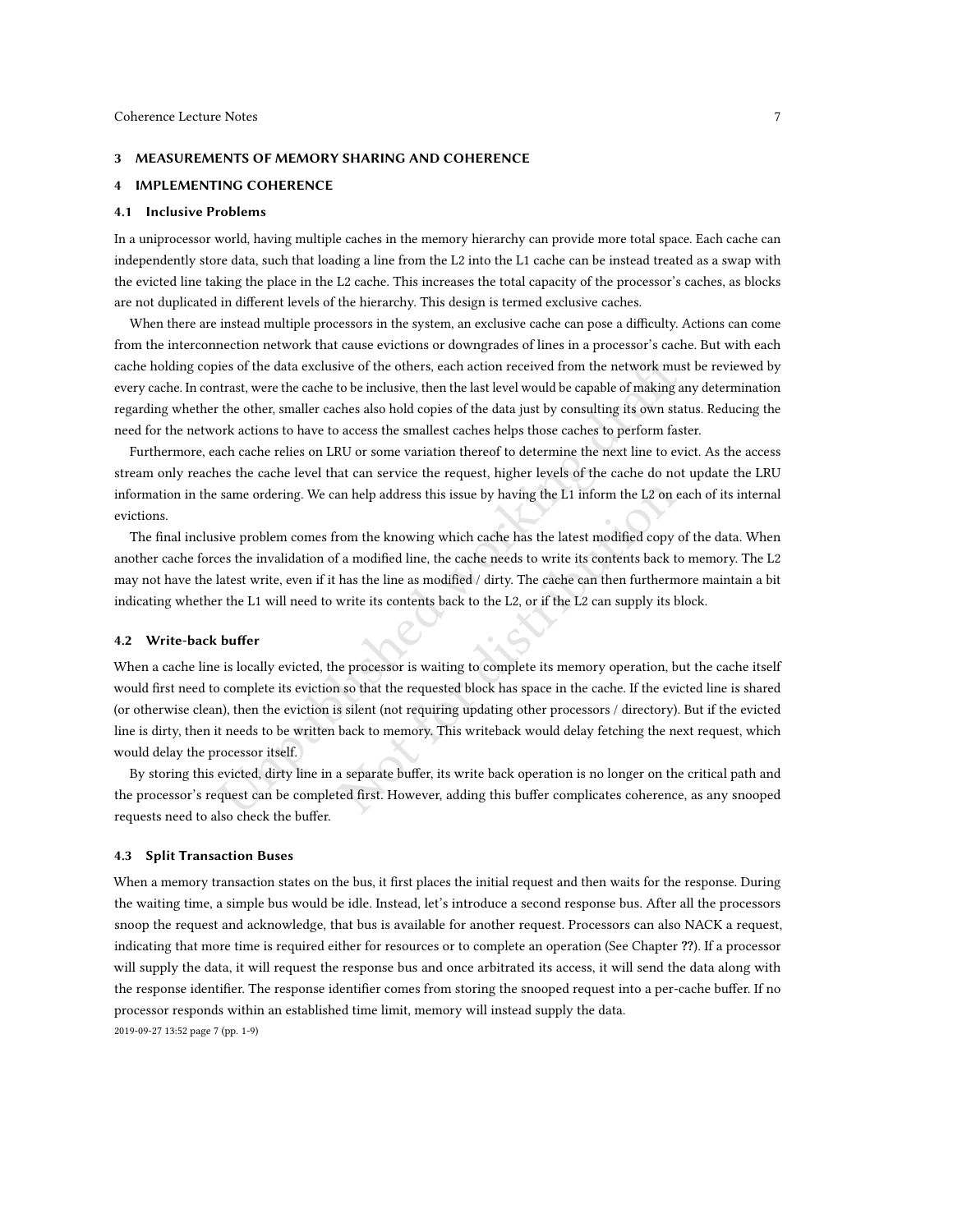#### 4.4 Conflicting Requests

When a cache is waiting for bus access to send its request, it is snooping requests from other caches for different addresses. If the snooped request is for what the cache is waiting to issue, it will need to alter its behavior.

4.4.1 Read - Read. If both requests are reads, then the snooping cache can drop its request for bus access and instead share the results of the snooped request. This may require this snooper to indicate that the result is shared, so the original issuer does not transition to the E state.

4.4.2 Write - Anything. If either request is a write, then the snooping cache waits for the requestor to receive the data before it can issue its request. The data for any request after the write must be the data generated by the write itself and issuing the request earlier may not be able to be satisfied.

## 5 INTERCONNECTION NETWORKS

## 5.1 Properties of interconnection networks

5.1.1 Direct versus Indirect. When constructing a network, do you place the sources and destinations within the network, so that latencies will vary or are the network interfaces only on the perimeter.

5.1.2 Blocking versus Nonblocking. Independent pairs cannot block each other.

#### 5.2 Topologies

5.2.1 Crossbar. O(1) latency is achieved by the network having input wires that are connected to all output wires. The picture with switches, actually has the wire split so every switch receives the input together.

As for nonblocking, this property is that any two (or more) independent pairs of connections will no prevent each other from operating.

#### 5.3 Routing

Requests navigate the network from the source to the destination via routing.

d issuing the request earlier may not be able to be satisfied.<br> **ERCONNECTION NETWORKS**<br> **ERCONNECTION NETWORKS**<br> *Direct versus Indirect*. When constructing a network, do you place the sources a, so that latencies will va Noting. Independent pairs cannot block each other.<br>
blocking. Independent pairs cannot block each other.<br>
Levy is achieved by the network having input wires that are contually has the wire split so every switch receives th In addition, every connection within the network has a certain bandwidth, how much data can be sent in each time step of the network. Higher bandwidth gives better performance, but has a high cost in area and energy required. And if the bandwidth is less than the size of a request, the requests must be split into multiple transmissions and these separate transmissions lead to design decisions about how to send them through the network.

5.3.1 Circuit versus Packet Switching. The first major question for routing the transmission is whether the path through the network must be allocated and established prior to sending data (circuit switched) or if the data routes dynamically as opportunity allows (packet switched).

5.3.2 Store-and-forward. In a packet switched network, the network request will be sent as multiple packets through the network. With store-and-forward, the packets are sent one at a time along the route, and at each router, it buffer the entire request before forwarding the request toward its destination.

This buffering step has two costs. First, the router must be designed with sufficient space to buffer the entire request. Second the latency is O(hops <sup>∗</sup> packets).

2019-09-27 13:52 page 8 (pp. 1-9)